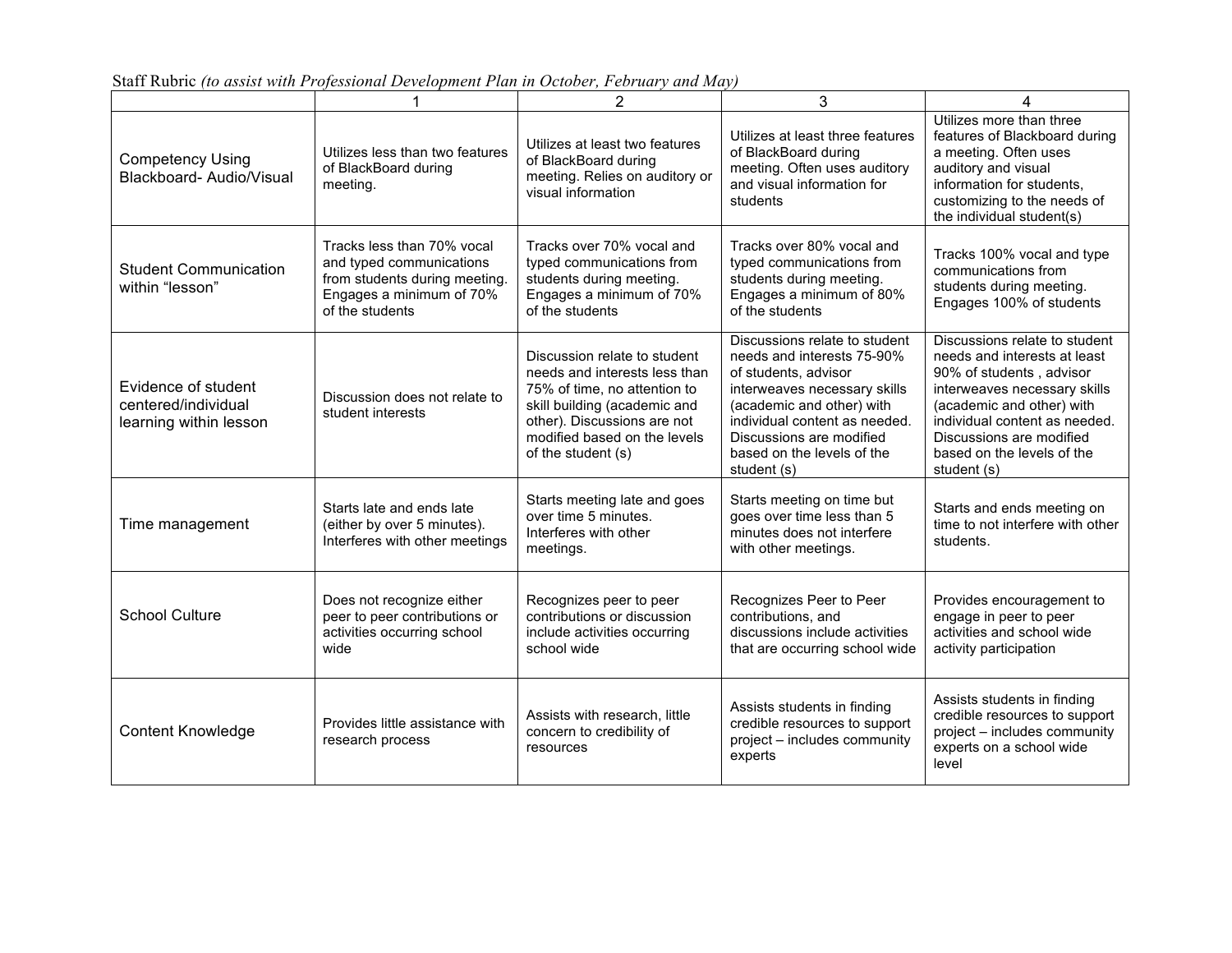| Ability to advise/coach       | Does not let students set their<br>own goals, does not help<br>students or assist with finding<br>resources                               | Helps students set goals, tells<br>students what projects to do,<br>does not assist students find<br>resources.                     | Helps students set goals,<br>helps students with<br>brainstorming ideas, helps<br>students find resources                                                                                                                 | Helps students set goals,<br>helps students with<br>brainstorming ideas, helps<br>students find resources<br>Helps students become self-<br>sufficient                                                                                                    |  |
|-------------------------------|-------------------------------------------------------------------------------------------------------------------------------------------|-------------------------------------------------------------------------------------------------------------------------------------|---------------------------------------------------------------------------------------------------------------------------------------------------------------------------------------------------------------------------|-----------------------------------------------------------------------------------------------------------------------------------------------------------------------------------------------------------------------------------------------------------|--|
| Evaluation                    | Gives credit not linked to<br>product evidence                                                                                            | Links credit to evidence and<br>state standards                                                                                     | Links credit to evidence and<br>state standards with a focus<br>on project quality                                                                                                                                        | Links credit to evidence and<br>state standards with a focus<br>on increasing rigor and<br>project quality and feedback<br>for future improvements                                                                                                        |  |
| <b>Project Proposals</b>      | Advisor will assist in editing<br>and revising few student<br>created project proposals                                                   | Advisor will assist in editing<br>and revising some student<br>created project proposals                                            | Advisor will assist in editing<br>and revising the majority of<br>student created project<br>proposals, with a focus on<br>unique projects that excite<br>and interest the student while<br>aligning with state standards | Advisor will assist in<br>reviewing and revising all<br>student created project<br>proposals while supporting<br>students to be self-sufficient<br>in creating unique projects<br>that aligns with the state<br>standards and connect to the<br>community |  |
| MEASURED ON FEB SURVEY        |                                                                                                                                           |                                                                                                                                     |                                                                                                                                                                                                                           |                                                                                                                                                                                                                                                           |  |
| <b>Learning Environment</b>   | 50% or fewer of all student<br>responses are agree or<br>strongly agree on the learning<br>environment section of the<br>student survey   | 56-79% of all student<br>responses are agree or<br>strongly agree on the learning<br>environment section of the<br>student survey   | 80-90%f all student<br>responses are agree or<br>strongly agree on the learning<br>environment section of the<br>student survey                                                                                           | 90% or more of all student<br>responses are agree or<br>strongly agree on the learning<br>environment section of the<br>student survey                                                                                                                    |  |
| <b>Student Learning Goals</b> | 50% or fewer of all student<br>responses are agree or<br>strongly agree on the student<br>learning goals section of the<br>student survey | 56-79% of all student<br>responses are agree or<br>strongly agree on the student<br>learning goals section of the<br>student survey | 80-90% of all student<br>responses are agree or<br>strongly agree on the student<br>learning goals section of the<br>student survey                                                                                       | 90% or more of all student<br>responses are agree or<br>strongly agree on the student<br>learning goals section of the<br>student survey                                                                                                                  |  |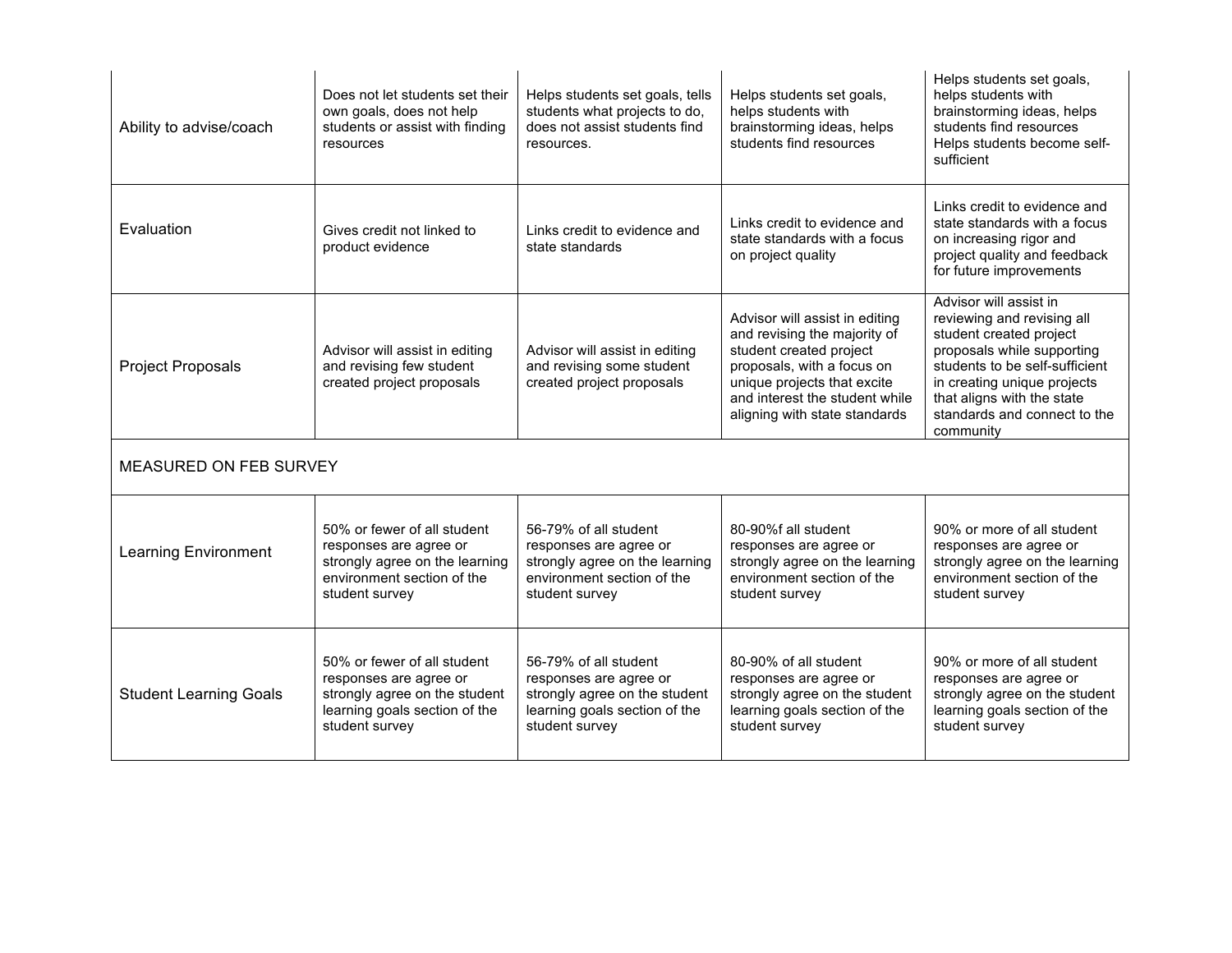| Relationship building skills    | When given a student survey,<br>less that 50% or fewer<br>of the students feel their<br>advisor-student relationship is<br>good | When given a student survey,<br>56-79% of the students feel<br>their advisor-student<br>relationship is good | When given a student survey,<br>80-90% of the students feel<br>their advisor-student<br>relationship is good | When given a student survey,<br>90% or more of the students<br>feel their advisor-student<br>relationship is good |
|---------------------------------|---------------------------------------------------------------------------------------------------------------------------------|--------------------------------------------------------------------------------------------------------------|--------------------------------------------------------------------------------------------------------------|-------------------------------------------------------------------------------------------------------------------|
| END OF YEAR ADDITIONAL MEASURES |                                                                                                                                 |                                                                                                              |                                                                                                              |                                                                                                                   |
| <b>Student Achievement</b>      | 25% Students earn10 credits<br>per year                                                                                         | 50% Students earn10 credits<br>per year                                                                      | 75% Students earn10 credits<br>per year                                                                      | 100% Students earn10<br>credits per year                                                                          |
| <b>Parent Communication</b>     | Contacts parents less than 1<br>time every other week                                                                           | Contacts parents 1 time every<br>other week                                                                  | has a good rapport with them.<br>Contacts parents less than 1<br>time every week, 3<br>conferences per year  | Contacts parents 1 time<br>every week                                                                             |